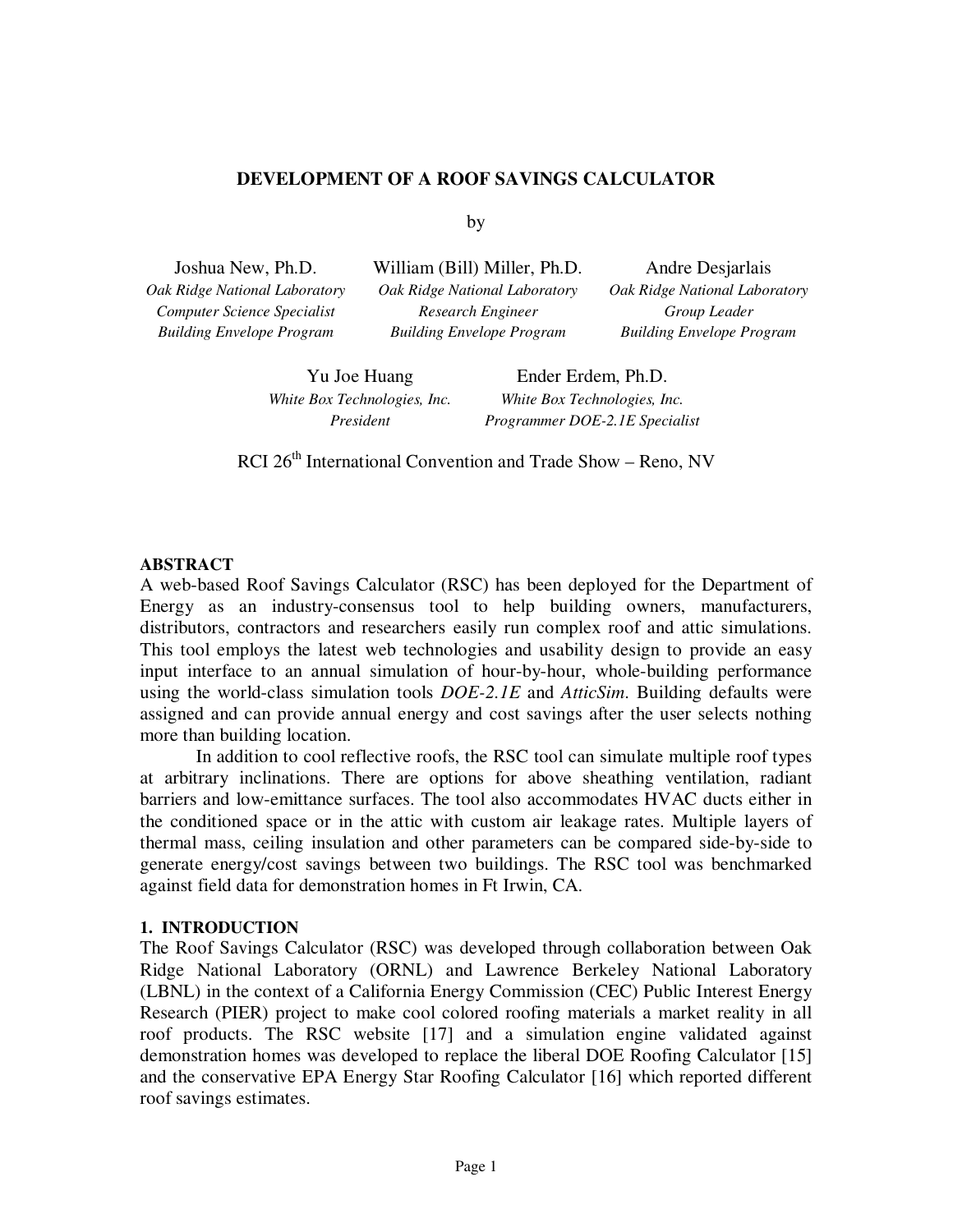The primary objective with this calculator was to develop a web-based tool with which users can easily, and yet realistically, estimate the cooling energy savings achieved by installing cool roofing products on the most common residential and commercial building types in the US stock. Several goals included development of a fast simulation engine benchmarked against cool-colored roofing materials, educating the public with regard to cool roofing options and savings, helping manufacturers of cool-colored materials deploy their products, and assist utilities and public interest organizations refine incentive programs for cool roofs. Recent emphasis on domestic building energy use, market penetration for cool roofing products and job creation has made the work a top priority by the Department of Energy's (DOE) Building Technologies Program.

 In the remainder of this paper, we first describe the background of the software programs in Section 2. In Section 3, we discuss the integration of the software programs. In Section 4 we describe the ground-truth validation process using demonstration homes in Ft. Irwin, followed by the development of the web interface in Section 5. Finally, we conclude in Section 6.

# **2. BACKGROUND**

The Roof Savings Calculator (RSC) is a web-accessible tool which leverages *AtticSim* for advanced modeling of modern attic and cool roofing technologies in combination with hour-by-hour building energy performance provided by *DOE-2.1E* to provide simulations which quantify annual energy and cost savings between a standard building and an coolroof building. We discuss some history and the motivation to use each of these software codes in more detail below.

# **2.1 DOE-2.1E**

*DOE-2.1E* [1] is a whole-building energy simulation program that was originally developed by Lawrence Berkeley National Laboratory in the early 1980's (Version 2.1A) [2] , with continued development through 1993 (Ver. 2.1B through 2.1E) [3]. *DOE-2.1E* is the most current version of *DOE-2* that is in the public domain, although there are later efforts and user-interfaces developed by private companies. Counting its many versions and user interfaces, *DOE-2* is the most widely used building energy simulation program in the world today. It has been the basis of most performance-based building energy standards in the U.S. and at least ten other countries, as well as being used for voluntary "Green Building" rating systems such as the US Green Building Council's Leadership in Energy and Environmental Design (LEED).

*DOE-2* itself is an engineering program, with a text-based input and output procedure. The program takes as input a description of the physical building and its space conditioning system, its internal conditions, e.g., schedules for occupancy and lighting, and operations, e.g., thermostat schedules, and the hourly weather conditions, e.g., temperature, humidity, wind speed, and solar radiation, and produces as output the energy consumption, as well as the indoor conditions, of the building. Using the program is difficult because it requires in-depth knowledge both of how *DOE-2* works and how buildings are constructed and operated. Although there are numerous papers attesting to the fundamental soundness of the *DOE-2* program, the fact remains that a computer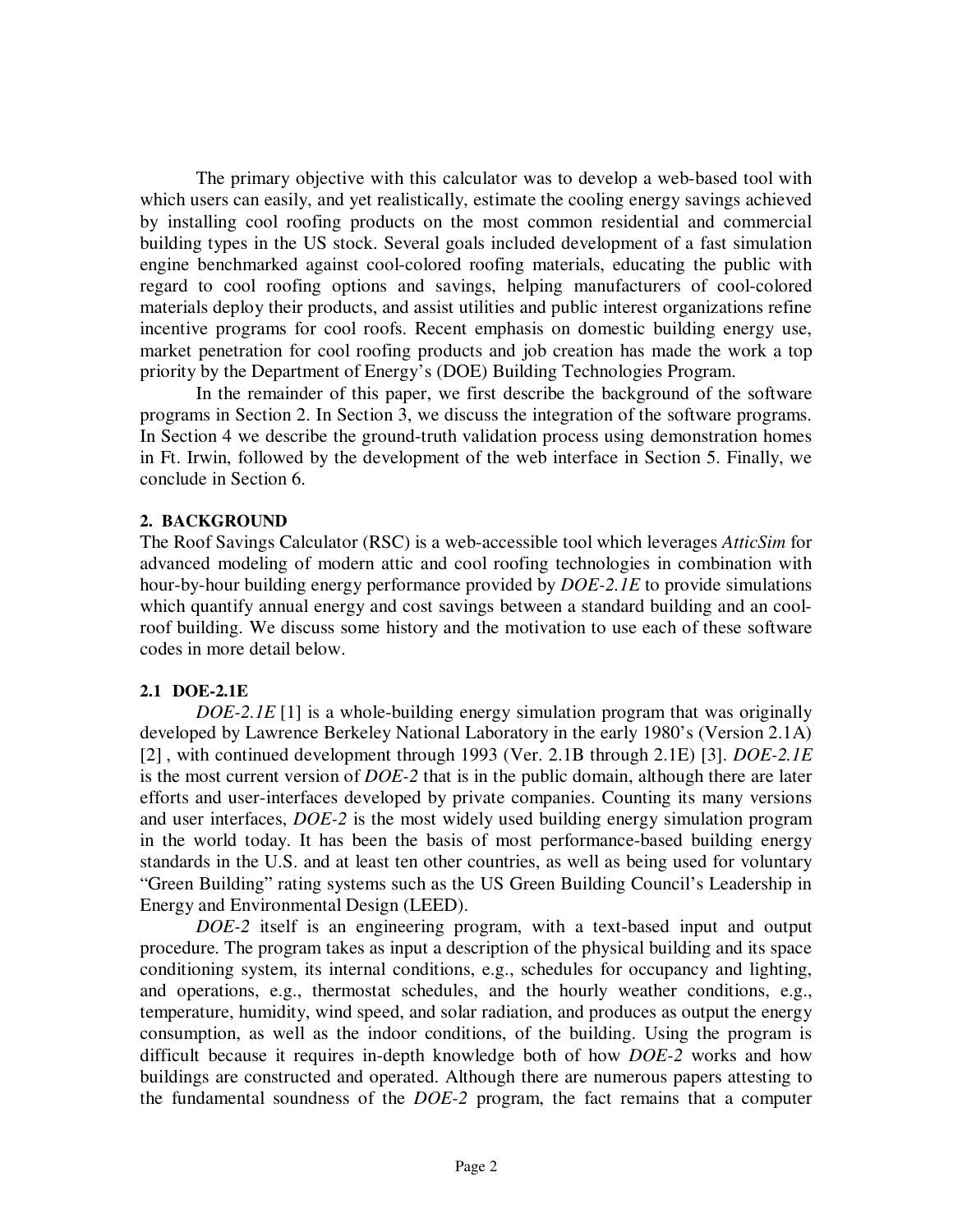model is only as good as are the inputs. The multiplicity of inputs can cause confounding results.

*DOE-2* operates on an hourly time-step, and uses *response factors* to model the dynamic heat flows through the building envelope. At the zone level, *DOE-2* uses *weighting factors* (also called *zone response factors*) to model the dynamic response of the space, taking into account its thermal mass or capacitance, heat loss through radiation and or convection. *DOE-2* is made up of two programs, an input processing program called *doebdl* and a simulation program called *doesim*, which is composed of four separate modules called sequentially by *DOE-2.1*E.The LOADS module simulates the heat flows in and out of the building and calculates the net balance at a fixed reference temperature, negative being interpreted as a heating load and positive as a cooling load. The SYSTEMS module takes the results from LOADS, simulates the operation of the HVAC system, and derives the actual zone temperatures, amount of heating and cooling provided by the system, and the energy consumed. If the building has a central plant, the heating and cooling demands from SYSTEMS are passed to the PLANT module that simulates the energy consumed by the plant to meet the SYSTEMS demands. The ECONOMICS module computes energy costs and is not used in this application.

Although DOE stopped all support for *DOE-2* in 1999, White Box Technologies and others have continued to maintain and even add features to *DOE-2.1E*. For example, Huang [4] added an improved foundation model to the code at the request of the California Energy Commission (CEC). Most recently, LBNL approved making *DOE-*2.1E open source code and White Box technologies announced the creation of an Open Source Center for Building Simulations to maintain the *DOE-2.1E* software for the community of building scientists and practitioners.

# **2.2 AtticSim**

*AtticSim* is a computer tool for predicting the thermal performance of residential attics. The code is publicly available as an ASTM protocol [7]. It mathematically describes the conduction through the gables, eaves, roof deck and ceiling; the convection at the exterior and interior surfaces; the radiosity heat exchange between surfaces within the attic enclosure; the heat transfer to the ventilation air stream; and the latent heat effects due to sorption and desorption of moisture at the wood surfaces. Solar reflectance, thermal emittance and water vapor permeance of the sundry surfaces are input. The model can account for different insulation R-values and/or radiant barriers attached to the various attic surfaces. It also has an algorithm for predicting the effect of air-conditioning ducts placed in the attic [8].

Typical construction places ductwork within the attic, which can literally triple the loads for the attic assembly for moderately leaky ducts [8][9]. Petrie [10] validated the duct algorithm in ASTM C 1340 against experimental data for an attic assembly tested first without and then with a radiant barrier attached to the underside of the roof deck. Validations showed the duct algorithm predicted the duct air change (inlet-to-outlet of the supply duct) within  $\pm 0.3^{\circ}F$  ( $\pm 0.2^{\circ}C$ ) over all tests housing an insulated duct system.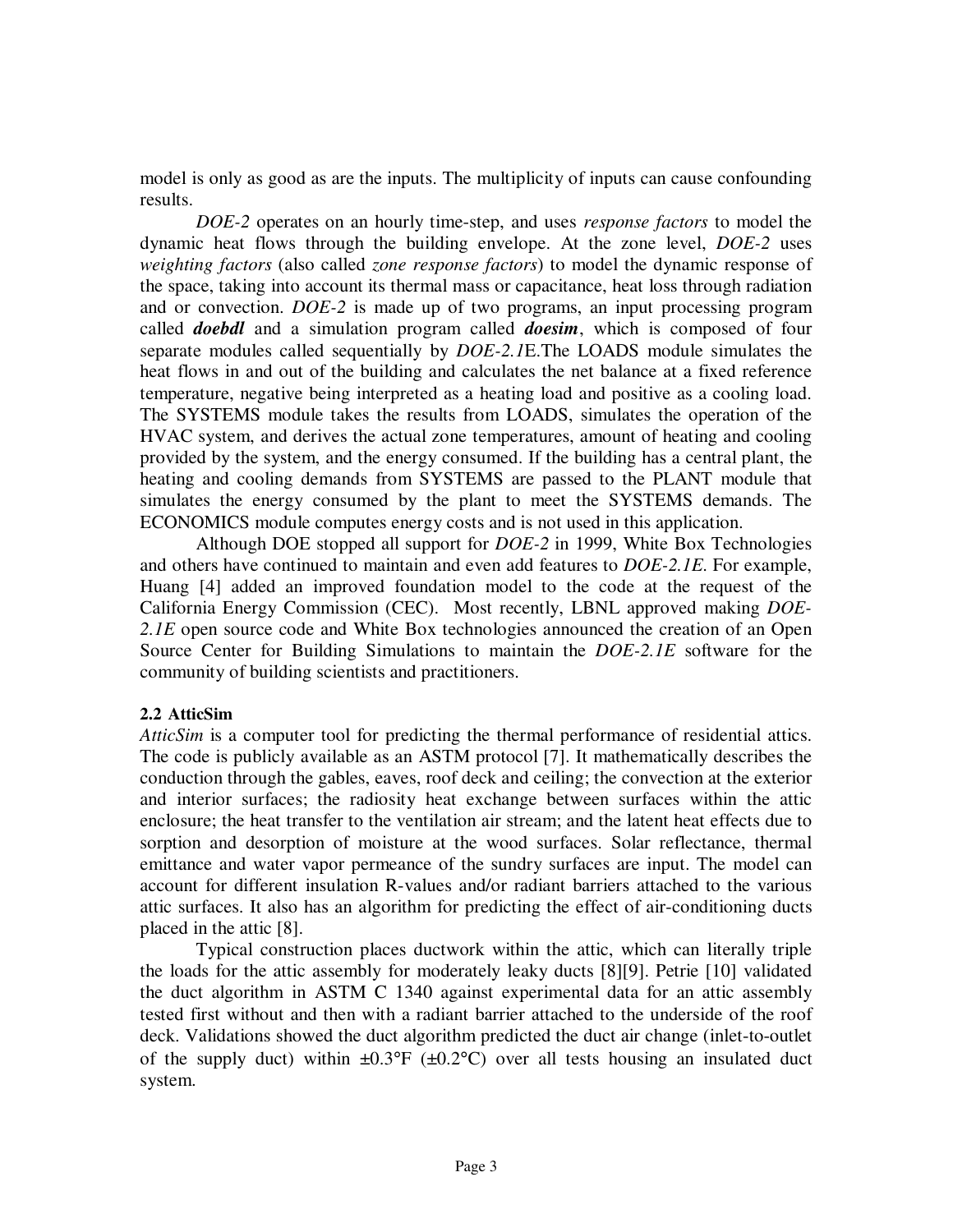*AtticSim* was the subject of an extensive field validation conducted by Ober and Wilkes for ASHRAE [11], which provides mathematical documentation of the code and validation results for low-slope and steep-slope field data collected from seven different field sites. The code was later validated for steep-slope asphalt shingle and stone-coated metal roofs [12]. *AtticSim* was also benchmarked against clay and concrete tile and painted metal roof and attic assemblies that exhibit above-sheathing ventilation to predict the heat transfer crossing the air space [13].

## **3. INTEGRATION OF DOE-2/AtticSim**

*DOE-2.1E* and *AtticSim* are both written in FORTRAN and the method of integration primarily relies upon the idea of using the attic floor as a boundary condition for interaction between the two codes. For all simulations the attic floor is assumed sealed with no air leakage crossing from the conditioned space into the attic. The heat flows at the attic's roof, gables, eaves and floor are calculated using the thermal response factor technique by Mitalas and Stephenson [14]. This method requires the thermal conductivity, specific heat, density and thickness of each attic section for calculating conduction transfer functions. *DOE-2.1E* uses a similar technique of response factors (RF) to calculate heat flows through the building envelope, but uses weighting factors (WF) to model the heat gain.

The compatibility of the two sets of procedures and their setup for computing parallel path heat flows was a key hurdle for making *AtticSim* work seamlessly within the "Systems" framework of the *DOE-2.1E* program. White Box Technology made a comparison of the response factors generated by DOE-2 to those used by *AtticSim*. It was found that the two routines computed about the same values the only difference is that DOE-2 starts using the common ratio earlier than does that used by *AtticSim*. Table 1 displays results for the west facing gable roof. The ratio of two consecutive response factors is termed the common ratio and it becomes constant after a sufficient number of terms.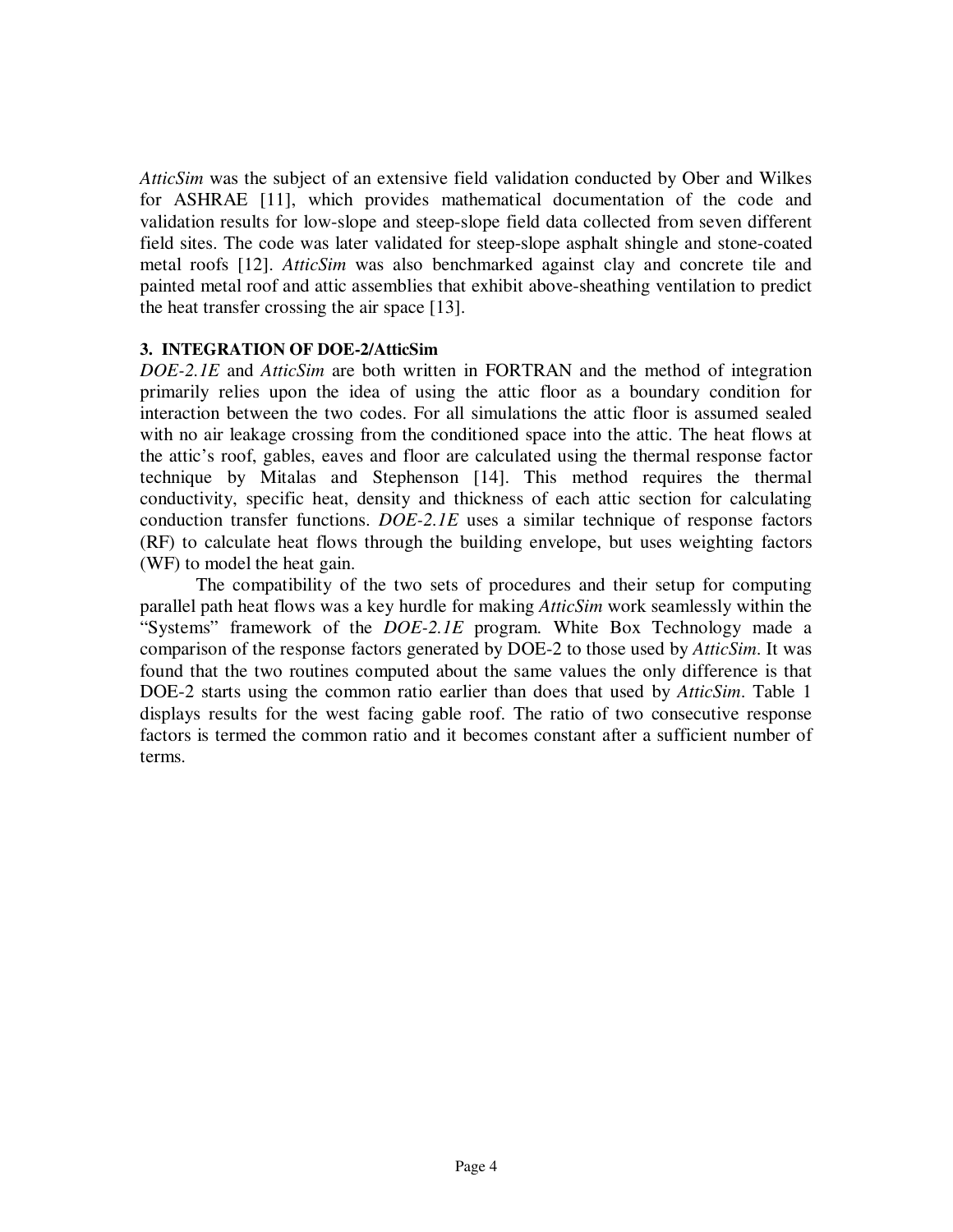|                                                                              |               | Table 1. Sample Output from DOE-2.1E and AtticSim for the conduction transfer |  |  |
|------------------------------------------------------------------------------|---------------|-------------------------------------------------------------------------------|--|--|
| functions computed through the insulation path in the gable end of an attic. |               |                                                                               |  |  |
|                                                                              | $A + \lambda$ | <b>DOE? 4E Despañol Esclava</b>                                               |  |  |

| Allic Suriace                     |                                  | DUEZ IE RESPOIISE FACIOIS |                                          |  |
|-----------------------------------|----------------------------------|---------------------------|------------------------------------------|--|
| West_facing_gable_insulation_path |                                  |                           |                                          |  |
| ٥                                 | 0.0659029186                     | 0.0304230750              | 0.0659029186                             |  |
|                                   | -0.0236259736                    | 0.0117719891              | -0.0236259736                            |  |
|                                   | -0.0000408221                    | 0.0000408221              | -0.0000408221                            |  |
| З                                 | $-0.0000001163$                  | 0.0000001163              | -0.0000001163                            |  |
| <b>COMMON RATIO</b>               | 0.0028485756                     |                           |                                          |  |
| Attic Surface                     | <b>AtticSim Response Factors</b> |                           |                                          |  |
| West facing gable insulation path |                                  |                           |                                          |  |
| 0                                 | 0.0659029161                     | 0.0304230732              | 0.0659029161                             |  |
|                                   | -0.0236259750                    | 0.0117719903              | -0.0236259750                            |  |
|                                   | $-0.0000408222$                  | 0.0000408222              | $-0.0000408222$                          |  |
| 3                                 | $-0.0000001163$                  | 0.0000001163              | $-0.0000001163$                          |  |
| <b>COMMON RATIO</b>               | 0.0028485769                     |                           |                                          |  |
|                                   |                                  |                           | Differences between DOE2.1E and AtticSim |  |
| 0                                 | $-0.0000000025$                  | $-0.0000000018$           | $-0.0000000025$                          |  |
|                                   | $-0.0000000014$                  | 0.0000000012              | $-0.0000000014$                          |  |
|                                   | $-0.0000000001$                  | 0.0000000001              | $-0.0000000001$                          |  |
| 3                                 | 0.0000000000                     | 0.0000000000              | 0.0000000000                             |  |
| 4                                 | 0.0000000013                     |                           |                                          |  |

In the linkage to *DOE-2.1E, AtticSim* has been converted to a subroutine that is called in the SYSTEMS module, in effect replacing the TEMDEV subroutine that solves for the zone temperature and calculates the heat gain or extraction provided by the HVAC system. As SYSTEMS loops through the zones, it starts first with the attic, where it will invoke *AtticSim*, and pass to it inputs for the ambient conditions, thermal properties, i.e., response factors, of the surfaces, as well as temperature of the space below and the ontime of the HVAC system from the previous time step. *AtticSim* then returns to *doesim* the attic temperature, the heat flow through the ceiling, and the heat gain or loss to the ducts, which are used by *doesim* to solve for the temperature of the zone below, the heat addition or extraction and finally energy consumption of the HVAC system. To ensure these changes didn't significantly affect the output of the integrated DOE-2/AtticSim program, comparison studies found the differences to be negligible as shown in Table 1.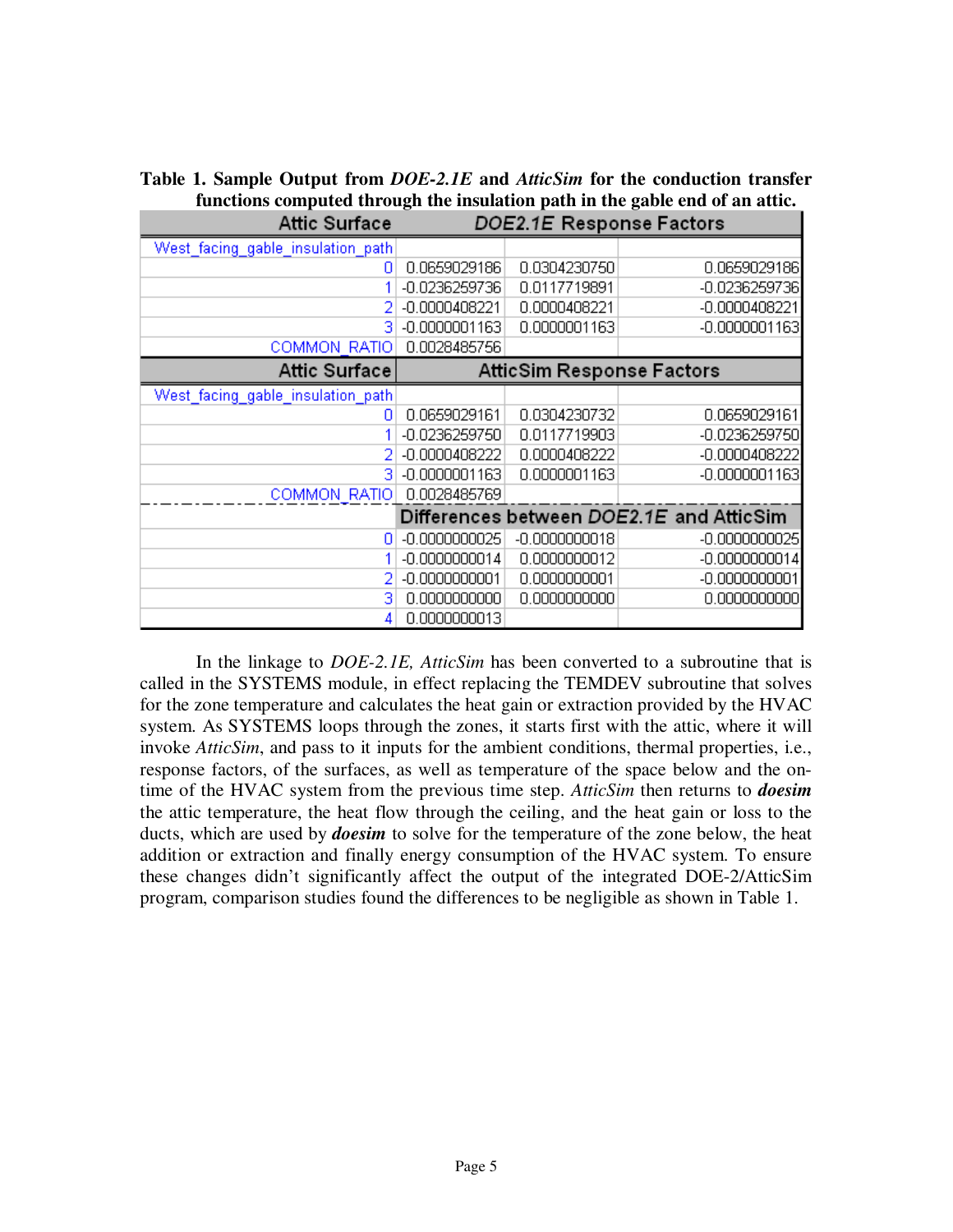

Time (hrs) for Week 080108 **Figure 1. Comparison of AtticSim before and after integration with DOE-2** 

To affect this linkage, numerous changes were also necessary to the input processing *doebdl* program in order to pass the input data from the building model described in *DOE-2*'s Building Description Language (BDL) to *AtticSim*. Some 20 new keywords have been added, in addition to the "data mining" of the existing *DOE-2* inputs.

As stated *AtticSim* is an ASTM protocol [7] and is publicly available. It has been extensively peered reviewed and benchmarked against field data, and therefore was an excellent candidate for use with the whole building model. *DOE-2.1E* does not adequately describe the radiation exchanges occurring in attics. *AtticSim* does not predict whole building performance. Combined, the two tools offer a powerful feature that can translate reduced heat flux from cool roof and attic technologies to annual energy and cost savings in a way that can be bechmarked against demonstration homes.

#### **4. DEMONSTRATION HOMES**

The 2003 F.W. Dodge [26] report shows tile roofs comprise 30% of the new and retrofit roof markets in CA. We therefore conducted field experiments in Southern California to benchmark both *AtticSim* as a standalone tool and the new RSC tool. *AtticSim* has a history of validations against several different profiles of tile, stone-coated metal, asphalt shingle and standing seam metal roofs, all of which were field tested at ORNL. However, *AtticSim* was also benchmarked against two of the Ft Irwin homes to assist White Box Technology with its benchmark of the RSC tool.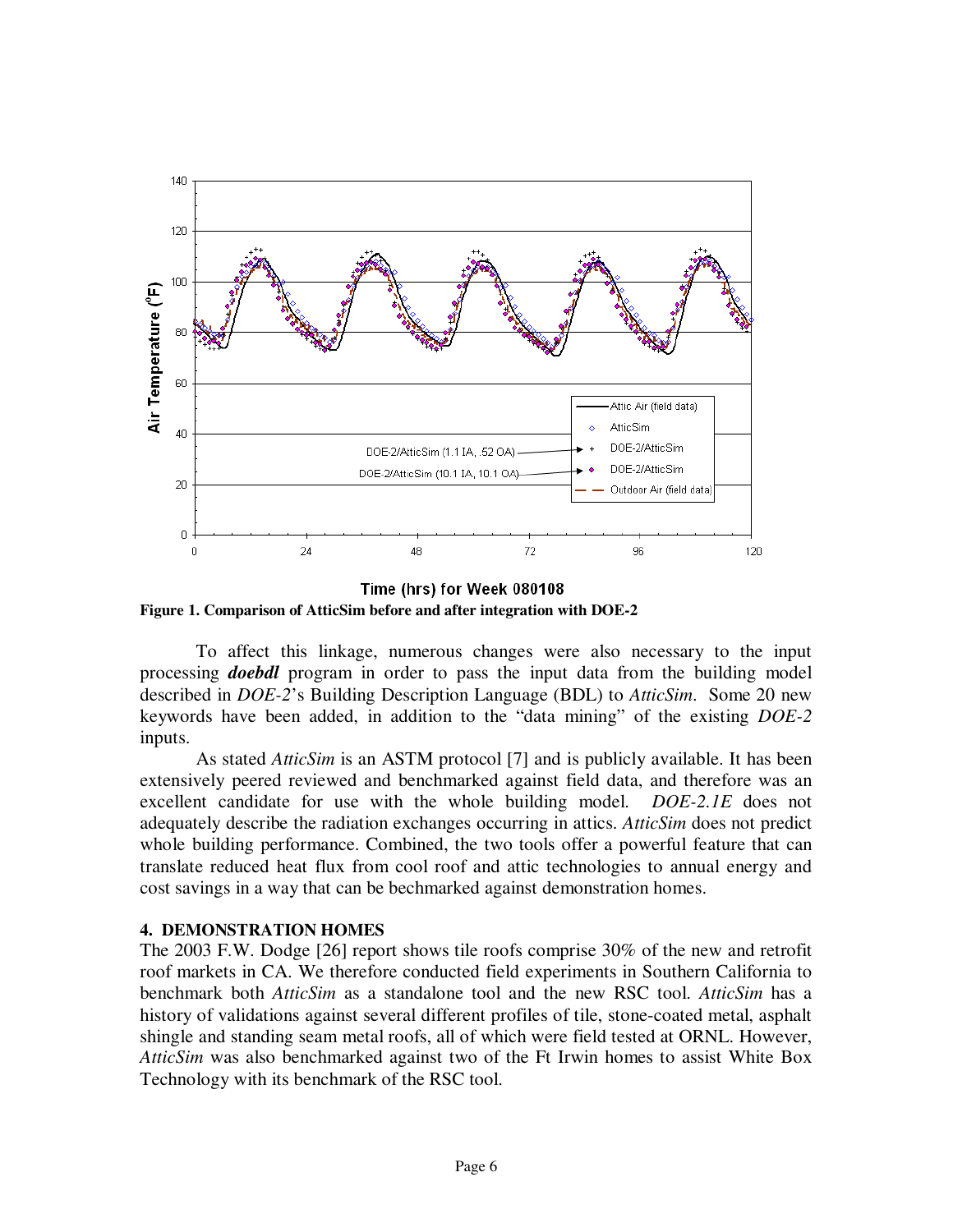The four demonstration homes were setup for making two bases of comparison: 1) concrete tile applied directly to the deck, one coated with a cool color coating the other not coated, and 2) concrete tile elevated 1½-in (0.038-m) above the deck, one roof coated with a cool color coating the other not coated. *AtticSim* was benchmarked against House N5 for summer data (Aug. 2008) and House N8 for winter data (Feb 2008). During these periods tenants were paid a \$200 per month incentive to keep their thermostats at  $72^{\circ}$ F  $(22.2^{\circ}C)$ . House N5 has the tile attached directly to the deck (labeled D-t-D) with the tile painted with COOLTILE IR COATINGS™ by American RoofTile Coatings. House N8 had conventionally painted the tile placed on double battens (labeled DB).

#### **4.1 AtticSim Benchmark of House N5**

The solar irradiance from pyranometers fixed to the sloped roof surfaces, and the weather data were used by *AtticSim* to compute the surface temperature of the tile, the air temperature in the inclined air space made by the tile, the heat flux crossing the roof decks, the attic air temperature and the heat flow crossing the attic floor. Measured temperature at the thermostat was also used by *AtticSim* to estimate convection effects from the ceiling into the conditioned space.

Estimates had to be made of the airflow induced by a solar fan installed on the south facing roof. All homes had these fans which energized whenever the photovoltaic panel generated enough current to drive the fan. However, results show that *AtticSim* simulated the attic air temperature within about  $\pm 2^{\circ}F(0.6^{\circ}C)$  as shown in Figure 2a.

 The heat flux crossing the south facing roof deck was accurately computed by *AtticSim* as measured by heat flux transducers (installed on underside of roof deck). Figure 2b shows that *AtticSim* was also able to follow the diurnal trends in heat flows crossing the attic floor having  $R_{US}$  38 ( $R_{SI}$  6.7) fiberglass batt insulation. The peak day values between *AtticSim* and measured ceiling heat flows are within about 5% of measure; however, measured data lags *AtticSim* predictions and is believed due to the truss system in the attic. Additional simulation work will be conducted to check whether the truss system affects the predictions.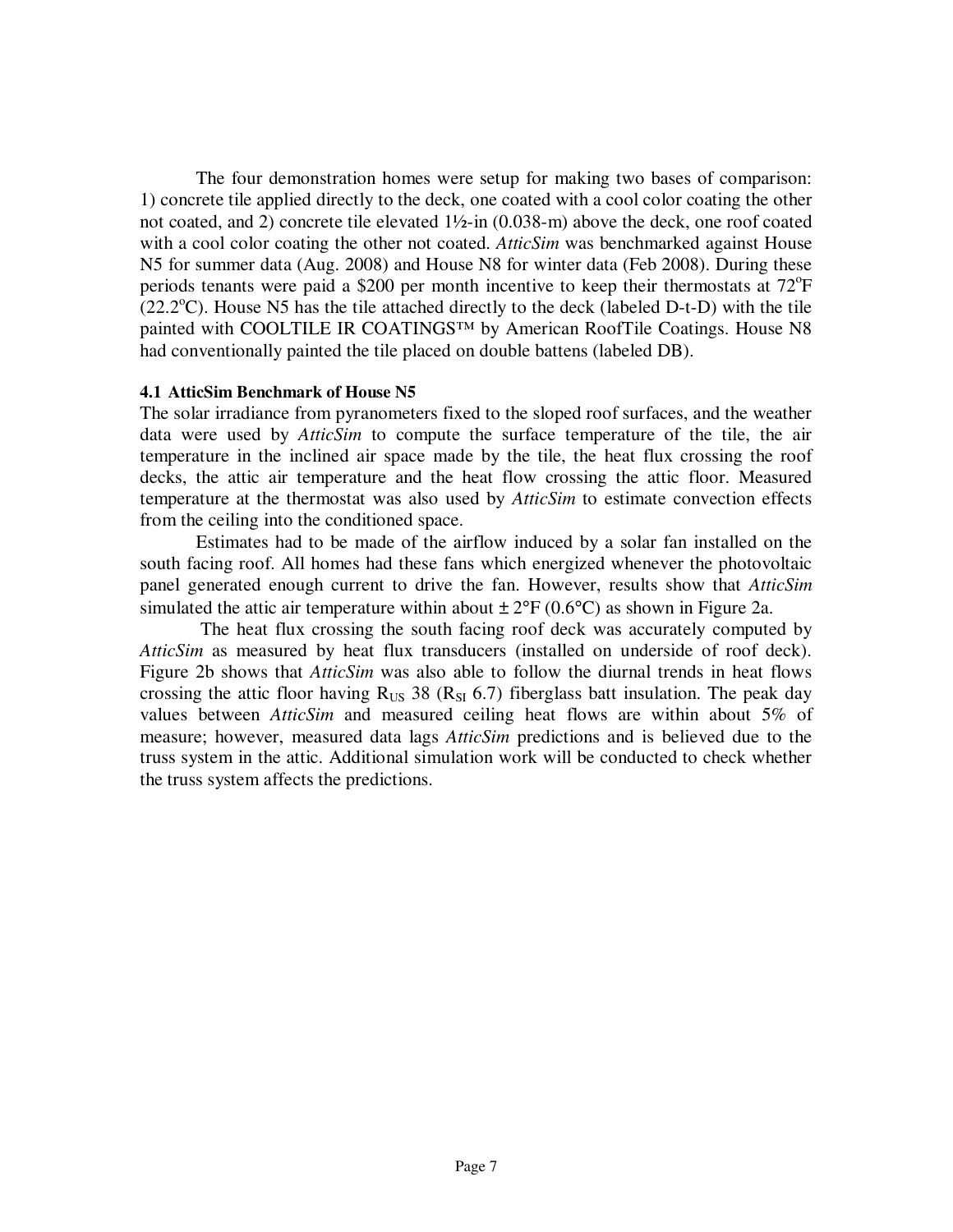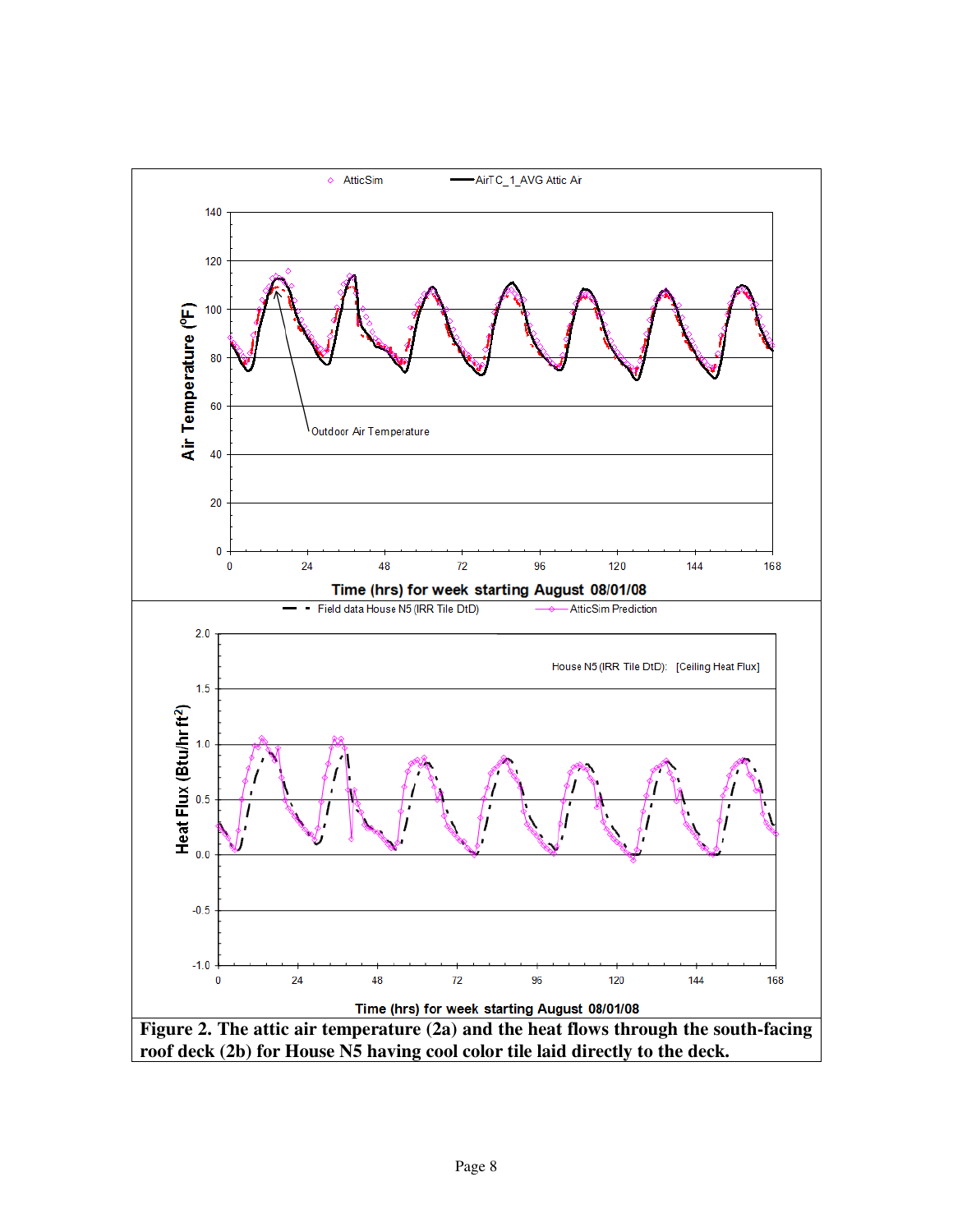#### **4.2 AtticSim Benchmark of House N8**

The air temperature in the inclined air space formed by the double batten arrangement of the concrete tile is shown in Figure 3 for data collected during February 2008. Again the solar irradiance was input *AtticSim* from pyranometers fixed to the sloped roof surfaces, and the weather data were used in *AtticSim* to compute the thermal performance of the roof and attic. The code well replicated the measured air temperature in the ventilated space under the tile. Miller et al. [12] provide details of the energy balance for interior duct flow that is used to compute the air temperature in the air space.



For this February week of data, the outdoor air temperature peaks at about 68°F (20 $^{\circ}$ C) during the day and drops to about 50 to 40  $^{\circ}$ F (10 to 4.4 $^{\circ}$ C) at night. Therefore the ceiling heat loads are relatively small and did not exceed  $\pm$  0.5 Btu/(hr ft<sup>2</sup>) [0.16 W/m<sup>2</sup>]. Yet results show that *AtticSim* simulated the daily trends in ceiling heat flux relatively well in Figure 4. During the daytime the predicted and measured flux are not accurate and differ by about 0.25 Btu/(hr ft<sup>2</sup>) [0.08 W/m<sup>2</sup>] as shown in Figure 4. This occurs because the temperature difference across the R<sub>US</sub> 38 (R<sub>SI</sub> 6.7) batt insulation is at best only 3.6°F  $(2^{\circ}C)$ , while at night the temperature drop across the ceiling insulation is about 14.4 $^{\circ}F$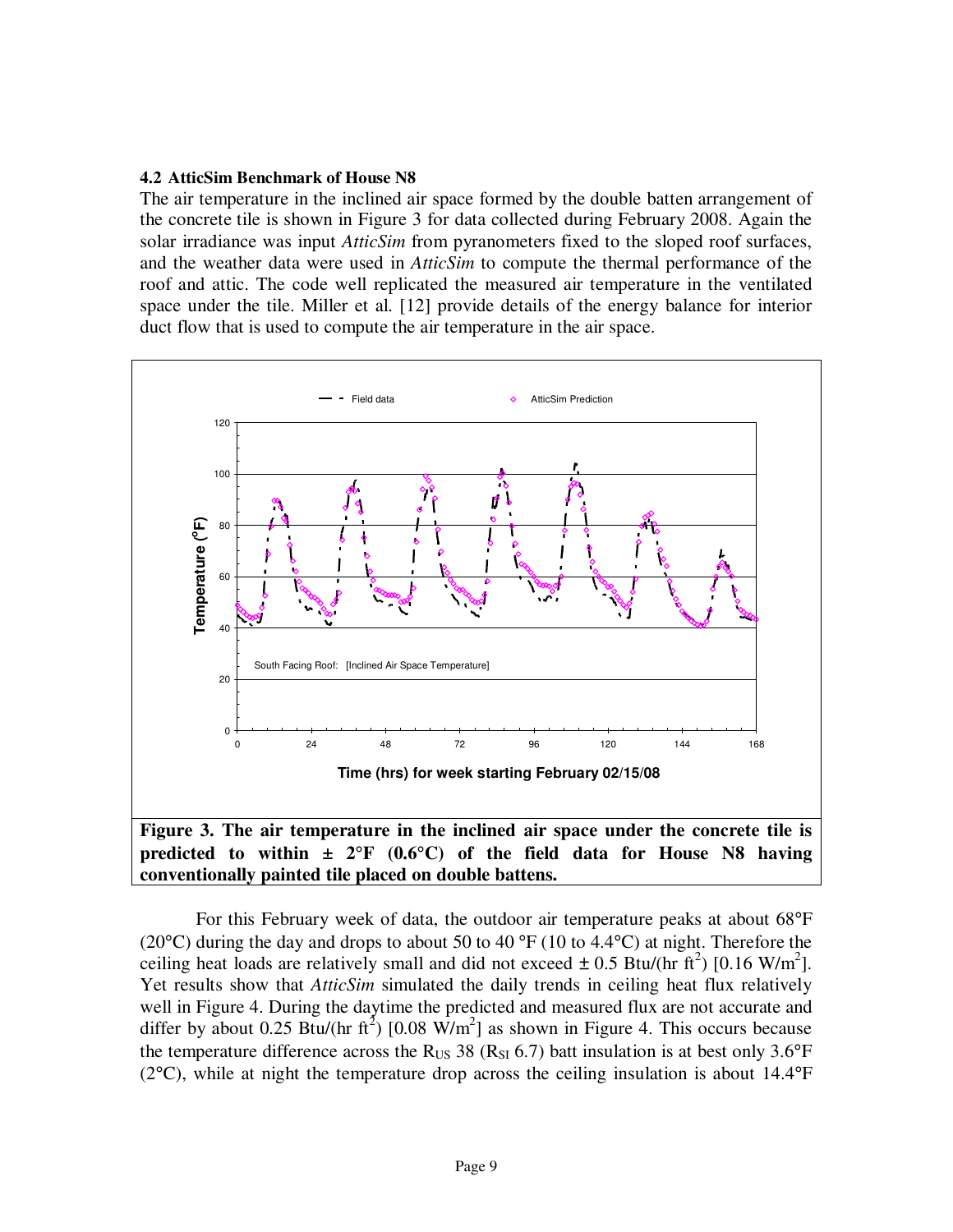

(8°C). Therefore the error is primarily due to the uncertainty of the temperature measurements.

# **4.3** *DOE-2.1E***/***AtticSim* **Benchmark Houses**

We repeated the simulations described above for House N5 using the August 08 week of field data and for House N8 using the February 08 data with the combined *DOE-2.1E*/*AtticSim* code. Testing determined whether *AtticSim* worked properly within *DOE-2.1E* for the thermal exchange through the attic floor (i.e., house ceiling) and for the data exchange about HVAC operations and duct losses. Both of these issues are complex, since they are nonlinear as well as interrelated. The heat flows through the attic floor, which are critical for determining the energy savings from attic conservation measures, are further complicated by the fact that *DOE-2* uses several sequential steps to derive net zone heat flows, so that in coupling *DOE-2* with *AtticSim* it has been necessary to disable some of these steps to prevent double counting. To calculate the duct losses, *AtticSim* needs to know the on-time for the HVAC system, but that is not known until further into the simulation process. Ultimately, it was found necessary to model the attic twice, once with *DOE-2* and then again with *AtticSim*.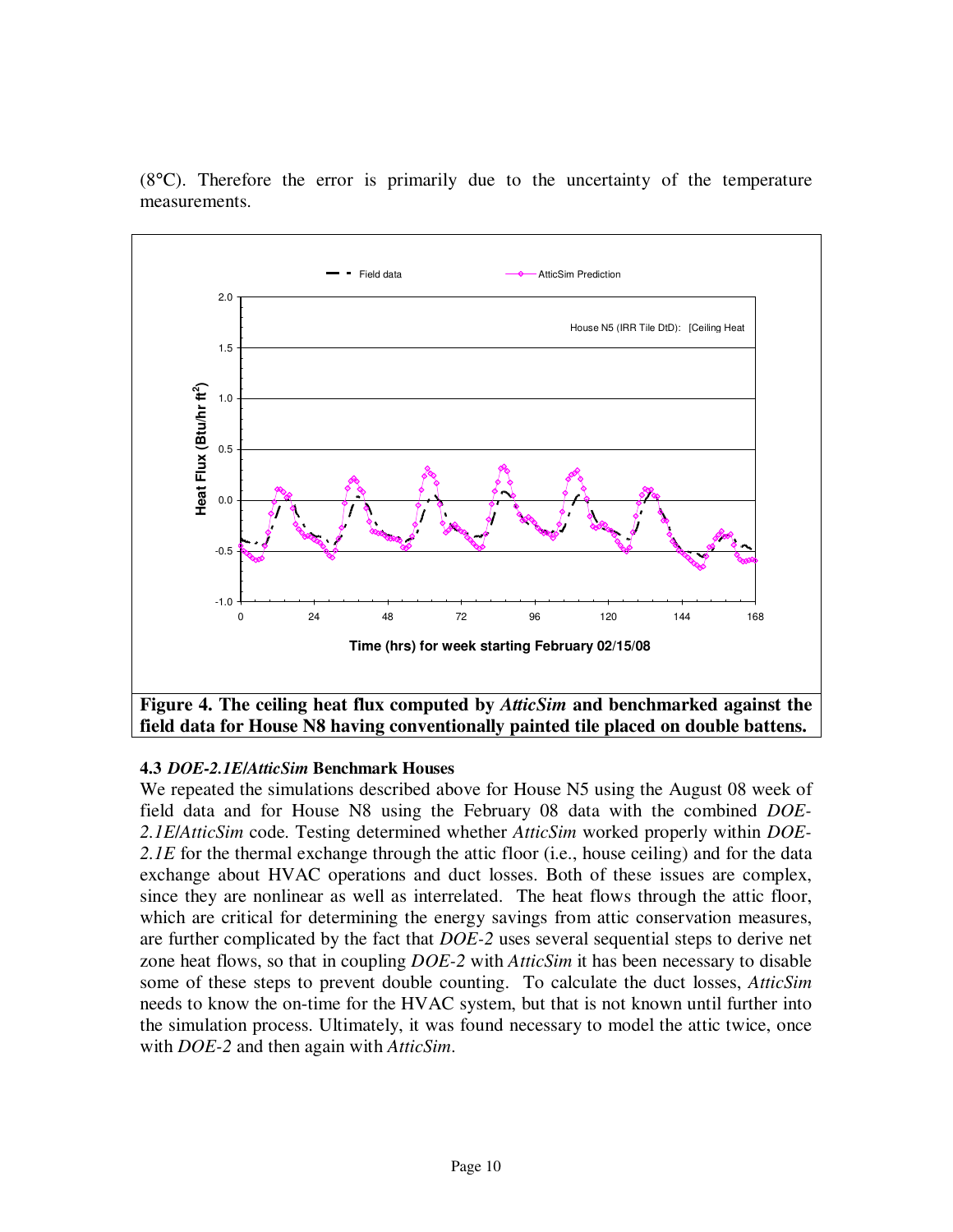Figure 5 is similar to Figure 2a, but this time showing the attic air temperatures modeled with the combined *DOE-2*/*AtticSim* program rather than with the standalone *AtticSim* program.



**Figure 5. Comparison of** *DOE-2.1E***/***AtticSim* **to measured attic temperature for House N5 collected August 08** 

In comparison to Figure 2a, the attic temperatures shown by the combined *DOE-2.1E*/*AtticSim* code are lower. This may be due to either differences in how the attic is being modeled as compared to the standalone *AtticSim* simulation, or to double-counting of ceiling heat flows in the draft version of the DOE-2.1E/*AtticSim* program.

Figure 5 shows the attic air temperatures modeled with the combined *DOE-2*/*AtticSim* program for House N8 as compared to measured data field data for February 08. Here again the attic temperatures shown by the combined *DOE-2.1E*/*AtticSim* program matches the measured minima, but are consistently several degrees lower than the daily maxima. This again may be due to double-counting of ceiling heat flows in the draft version of the *DOE-2.1E*/*AtticSim* program.

#### **5. WEB INTERFACE**

#### **5.1 Building Templates**

For the Web-based Roofing Calculator, four template files have been created for four building input types – residential, medium-sized office, warehouse, and big box retail store. These building types are the four largest by square foot of conditioned area in the United States. The residential file is adapted from the template file developed by Huang [5] for the *RESFEN* program, a similar easy-to-use program for calculating window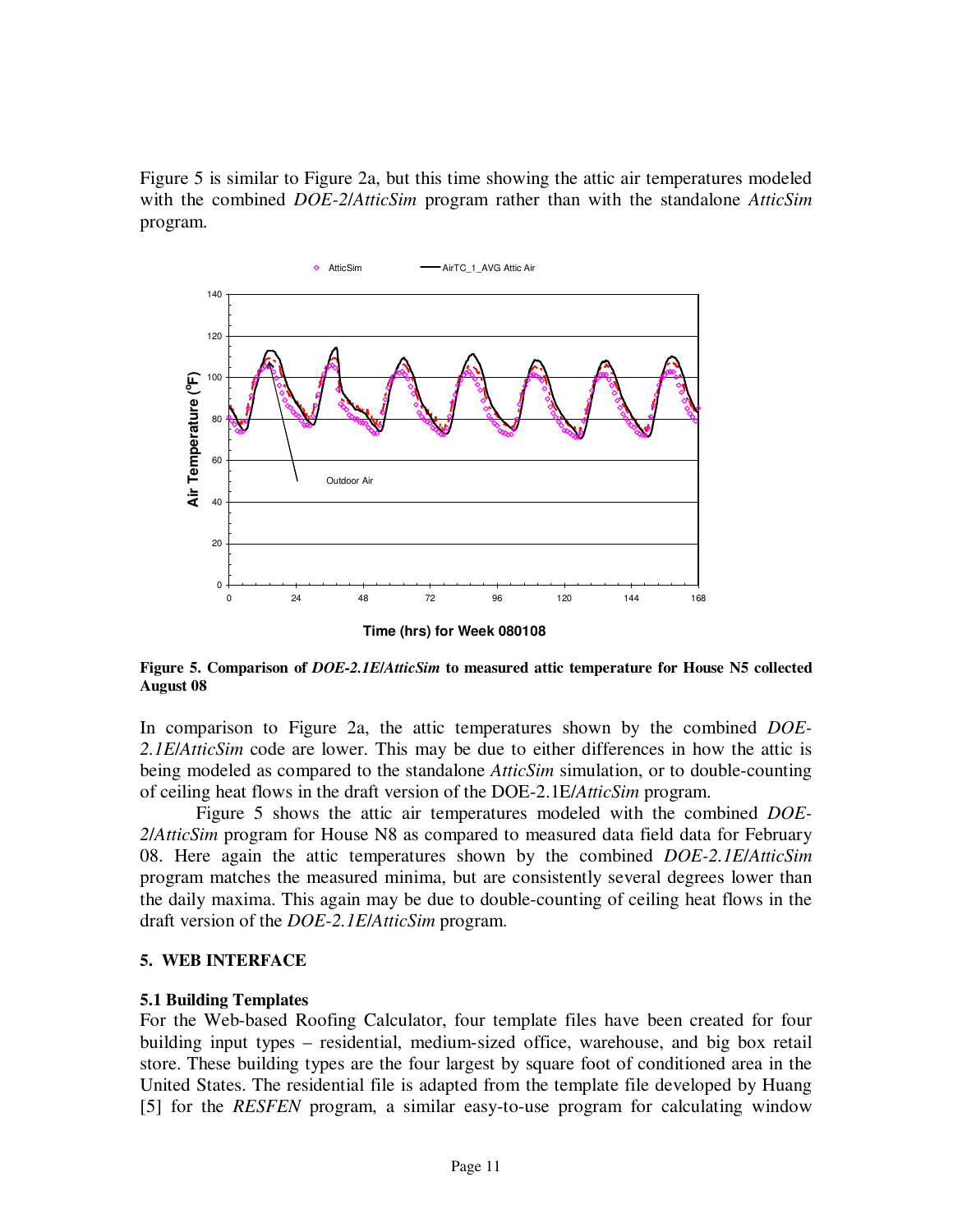energy performance using *DOE-2* as the simulation engine. The three commercial files are adapted from a set of commercial building prototypes first developed in 1990 [5] that later served as the basis for DOE's commercial building benchmark models [6].

These are called template files because they contain numerous *macros,* a feature available in *DOE-2* since the early 1990s that allow the file to be altered based on highlevel user inputs set in a Graphical User Interface (GUI). These high-level inputs include building location, vintage, floor area, number of floors, window-to-floor (residential) or window-to-wall (commercial) ratio, and HVAC equipment. For the RSC, the user inputs are much more specific for the attic/roof assembly, including the roof construction, cover material, pitch, solar reflectance, thermal emittance, inclusion of radiant barrier, duct location and characteristics, and ceiling R-value. Once these user inputs have been defined, the *macro* statements allow the template file to be modified accordingly.

## **5.2 Web Deployment**

An important objective identified early in development was to maximize the impact of this project by providing a publicly accessible website for comparative simulations of traditional and energy-saving roofing options. This web portal is designed to serve as an industry-consensus roof savings calculator for commercial and residential buildings using whole-building energy simulations; the managers for the DOE and EPA calculators [15][16] have agreed to take down their web-based calculators prior to full deployment of the Roof Savings Calculator (RSC). Below we discuss in further detail how objectives of the Project Advisory Committee (PAC) were met, the modern web technologies employed in the development of the calculator, usability considerations, and current functionality.

# **5.2.1 Traceability**

The PAC defined a set of questions and answers that the calculator was to support both in meeting slides as well as in a quarterly report. In addition, the calculator was to support all relevant capabilities from other calculators while minimizing the number of questions a user must answer. The summary of comparative analysis between these calculators, documents, and the current version of the calculator are listed in Table 2.

Subsequent alpha versions of RSC were refined by suggestions from teleconference meetings. These included the simplification of input by removing days of operation per week, internal load, and HVAC schedule since it was believed that we have fairly accurate data regarding prevalent parameters for these properties as a function of building type and that their presence would allow biased users to report unrealistic savings estimates. *AtticSim* does not support conditioned space under a roof so there is currently no modeling support for an attic-less cathedral roof. The RSC tool is initialized to default answers selected from the best available statistics offered by the DOE's Energy Information Administration (EIA) [18], EPA's Energy Star [19] Program, and iterative expert review.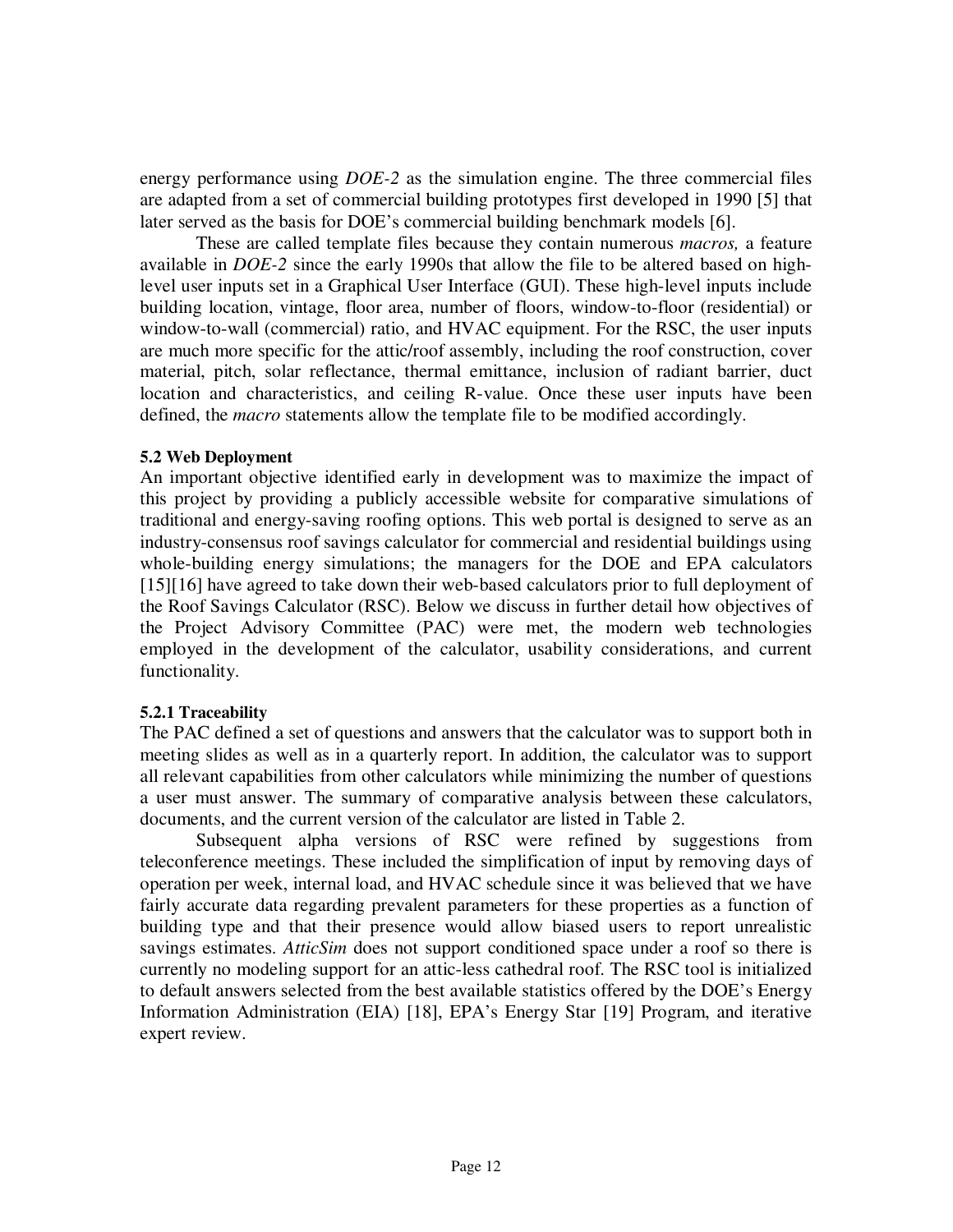# **5.2.2 Technologies**

Many current web technologies were employed in the development of the deployed calculator. The use of dynamic hypertext markup language (DHTML) includes technologies such as HTML and the HTML Document Object Model (HTML DOM) [20], cascading style sheets (CSS) [30], asynchronous JavaScript and XML (AJAX), and the Personal Home Page language (PHP) [22], as well as the jQuery [23] and jQuery User Interface (jQueryUI) Javascript library. The reasoning for employment of these technologies and their relevance to calculator capabilities, visibility, and maintenance are detailed below.

|                                        | $RSC^{[17]}$ | <b>PAC</b>    | <b>PAC</b> | DOE <sup>[15]</sup> | $EPA^{[16]}$ |
|----------------------------------------|--------------|---------------|------------|---------------------|--------------|
|                                        |              | <b>Slides</b> | QRpt       |                     |              |
| <b>Building Type</b>                   |              |               |            |                     |              |
| Location                               |              |               |            |                     |              |
| Days of Operation per week             |              |               |            |                     |              |
| <b>Building stock</b>                  |              |               |            |                     |              |
| Cooling system efficiency (SEER)       |              |               |            |                     |              |
| Type of heating                        |              |               |            |                     |              |
| Heating system efficiency              |              |               |            |                     |              |
| Duct location                          |              |               |            |                     |              |
| Level of roof/ceiling insulation       |              |               |            |                     |              |
| Above-sheathing ventilation            |              |               |            |                     |              |
| Radiant barrier                        |              |               |            |                     |              |
| Roof thermal mass                      |              |               |            |                     |              |
| Roof solar reflectance                 |              |               |            |                     |              |
| Roof solar reflectance (black compare) |              |               |            |                     |              |
| Roof thermal emittance                 |              |               |            |                     |              |
| Roof thermal emittance (black compare) |              |               |            |                     |              |
| Internal load                          |              |               |            |                     |              |
| Conditioned space under roof           |              |               |            |                     |              |
| Gas and electricity costs              |              |               |            |                     |              |
| Inclination / Roof Area                |              |               |            |                     |              |
| <b>HVAC Schedule</b>                   |              |               |            |                     |              |
| Conditioned space $(ft^2)$             |              |               |            |                     |              |
| Number of floors                       |              |               |            |                     |              |
| Window-to-wall ratio                   |              |               |            |                     |              |

## **Table 2. Input Comparison Chart**

DHTML is the art of making dynamic and interactive web pages. It typically combines HTML, JavaScript, the HTML DOM, and CSS. HTML and the HTML DOM are defined via specifications from the World Wide Web Consortium (W3C). HTML is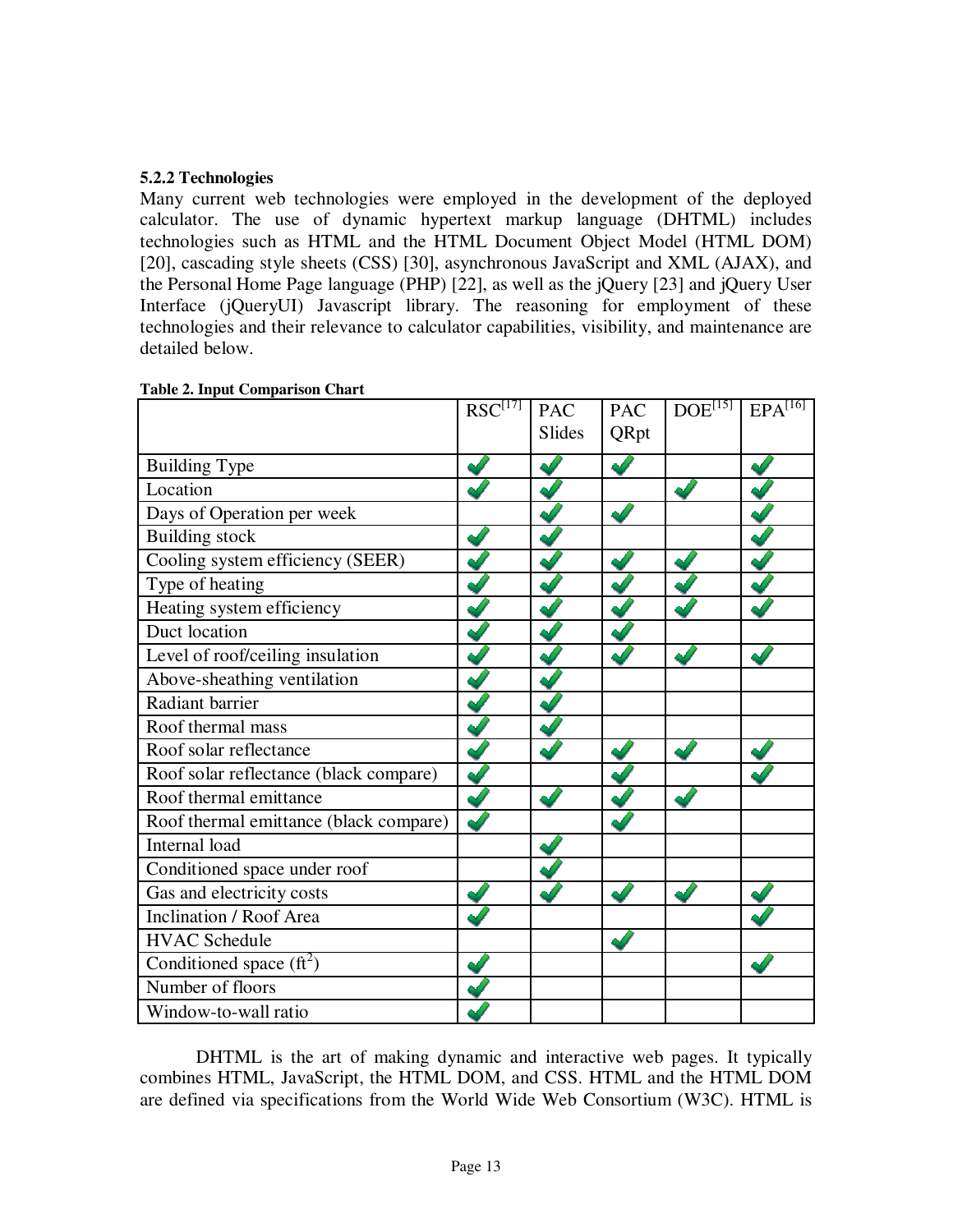the predominant markup language for web pages. It allows the use of "tags" (keywords surrounded by angle brackets) to denote structural semantics for a document. The HTML DOM is a cross-platform language-independent convention for interacting with HTML objects and thereby allows all computer types to interact via the internet. HTML DOM allows retrieval and operations on specific elements within the body of a page and is often used closely in combination with CSS.

CSS is a simple mechanism for adding style (e.g. fonts, colors, spacing) to Web documents. This logical separation of content and form through CSS offers several advantages: editing a single CSS file can make site-wide changes in seconds; logical handles (such as the class, name and id properties of div and span tags) allow precise simultaneous control of particular elements or group of elements; load times are improved due to browser caching and reduction in amount of formatting tags necessary; maintenance capabilities are improved due to cleaner code and separation of concerns; and better search engine placement due to proper HTML structure.

AJAX, coined by Jesse Garret in late 2005, is actually a group of interrelated web development techniques and technologies involving execution on the client-side to create interactive web applications. It allows program-level code to operate within web applications while retrieving data asynchronously from the server without interfering with the display or behavior of the existing page. AJAX was used extensively to provide an interactive web application that shows and hides relevant questions/answers based upon recent selections, updates default values between residential/commercial building types, and allows interactive switching between basic/advanced modes. The JavaScript Object Notation (JSON) lightweight data-interchange format [27] was used for transferring data between server and client. The drawbacks of AJAX include more complex code and thus longer development and maintenance efforts, often improper operation with the "back" button, reduced security, and the  $\sim$ 5% [24] of people who do not have JavaScript enabled for security reasons will be unable to use the dynamic content.

PHP is a general-purpose scripting language typically used to provide dynamic web content. PHP code is used in the calculator to dynamically generate a custom HTML response to the posted user selections and generate the server response which displays energy and cost savings.

jQuery, initially released in 2006 and currently in active development, is a lightweight JavaScript library that facilitates interaction with HTML. It is the most popular JavaScript library in use as of the time of this writing and is used in 20% of the 10,000 largest websites [29]. jQuery allows efficient programming and reduced development times by providing a powerful application programming interface (API) which abstracts away many of the lower-level calls necessary in pure JavaScript. jQueryUI provides access to jQuery's visual controls and includes several core interaction plugins as well as many UI widgets. jQueryUI's Accordion widget was used to provide logical groupings of calculator form questions in a way that could be minimized when completed. Additional mouseover tooltips using jQueryUI's BeautyTips is also planned for future calculator versions. The entire look-and-feel of the calculator was designed using jQueryUI's ThemeRoller [23] which allows "skinning" by providing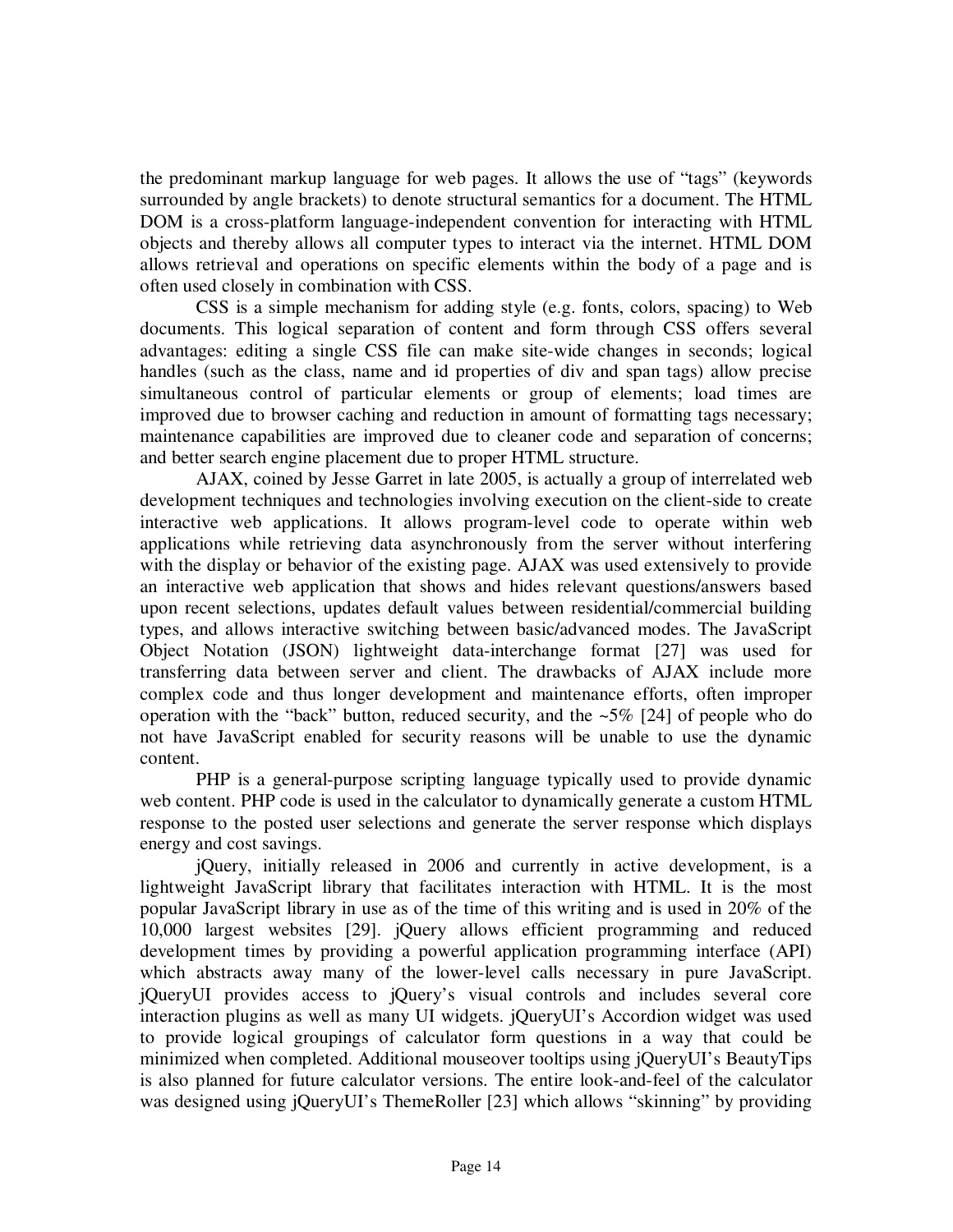a mechanism for immediately changing the calculator's look-and-feel based upon a custom, downloaded theme.

## **5.2.3 Interface Design**

The calculator tool was designed to address several web usability issues [21][25][28]; domain-specific terms included in these references are used throughout the remainder of this subsection. Consistency is achieved through similar actions and wording required. User selection of radio buttons and text box entry aligns with common user mental models. Words for building technologies were chosen based upon popularity according to Google search hits which also serves to increase visibility in the relevant domain. The input page is designed to yield closure by dividing the questions into logical groups related to building properties, heating/cooling, and roof comparison which constitute the beginning, middle, and end of the input process. Simple error handling is provided. Short-term memory load is reduced by simplified questions, answers, and page organization. Items are made visible only when relevant (ie. clicking the custom radio button makes the text box visible and also places the cursor in the box for the user to begin typing). Radio buttons, rather than drop-down boxes, were utilized heavily at the expense of screen space since they allow less cognitive overhead (the user is immediately aware of all available choices), label options for radio buttons are clickable to reduce selection time, and radio buttons require fewer and less accurate clicks than drop-down boxes.

The "7 plus/minus 2" principle was followed by organizing the page into essentially three levels: high-level groupings of building, utility cost, and roof system; less than 7 questions in each of these sections, and relevant subproperties of these questions indented under the appropriate material. The Pareto principle was used to focus users on the subset of options which require input while assigning defaults all others. Fitt's Law was leveraged by providing immediate accessibility to all options as radio buttons and also making radio button labels clickable. The baby-duck syndrome was utilized by providing simple form input in the form of a short, multiple-choice test.

The Gestalt principle of proximity and similarity are evidenced in the logical grouping of questions; the law of symmetry was the basis for the black roof and white roof comparisons being symmetric across the page center. The calculator was not divided into multiple pages, but collapsible sections, since fold area is important but not crucial. Gloss is provided through mouse-over hints of where question helper links will take the user when clicked. Granularity has been addressed through collaborative reduction of input options. Readability has been enhanced by using web rank determination for question and answer phrasing. Walk-up-and-use design was implemented through page organization to allow a first-time user to quickly and easily run complex simulations. Defaults were set according to the best available statistics for every question except building location, allowing the calculator to be run simply after answering a single question.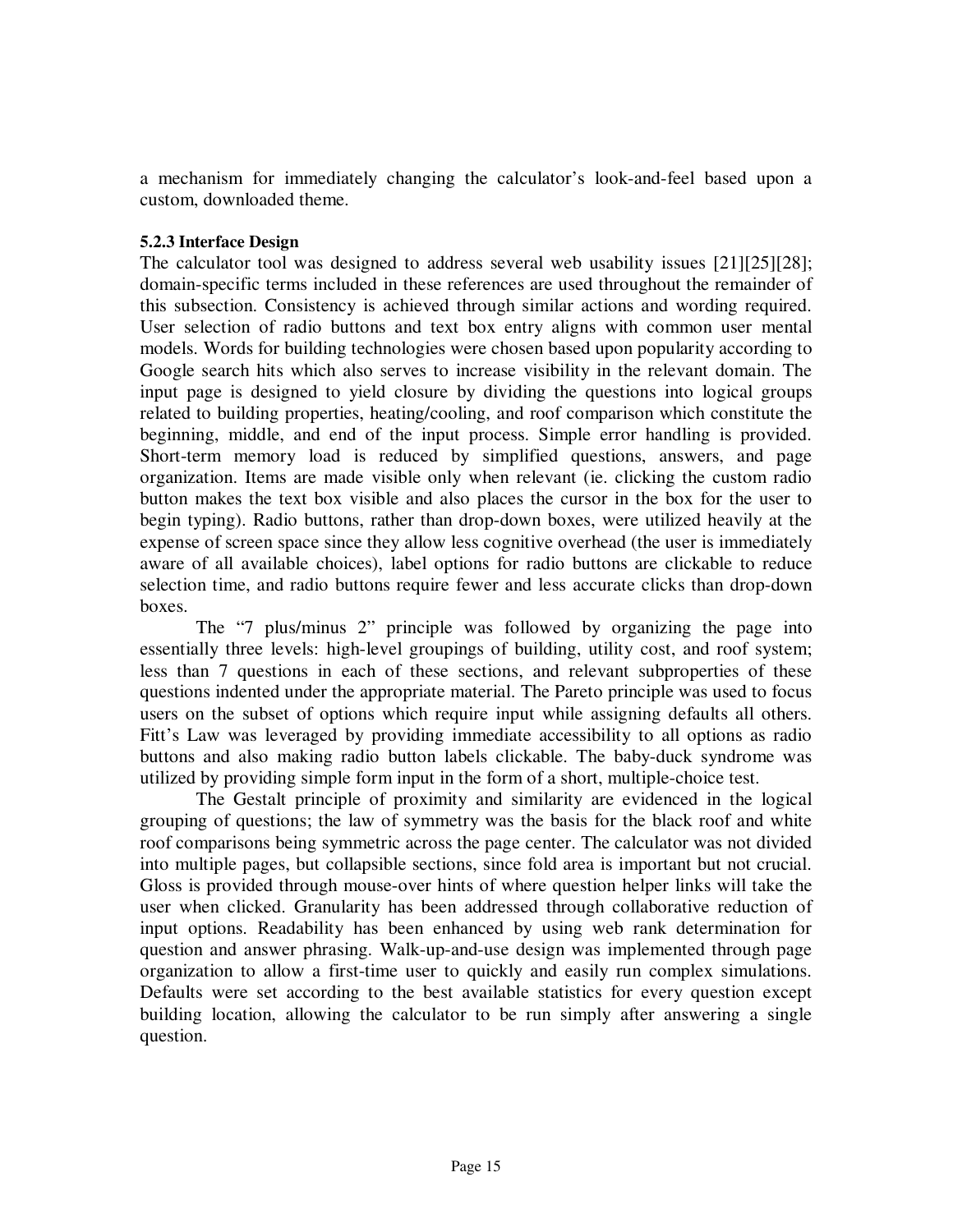

**Figure 6. Roof Savings Calculator (RSC) Main Page: www.roofcalc.com**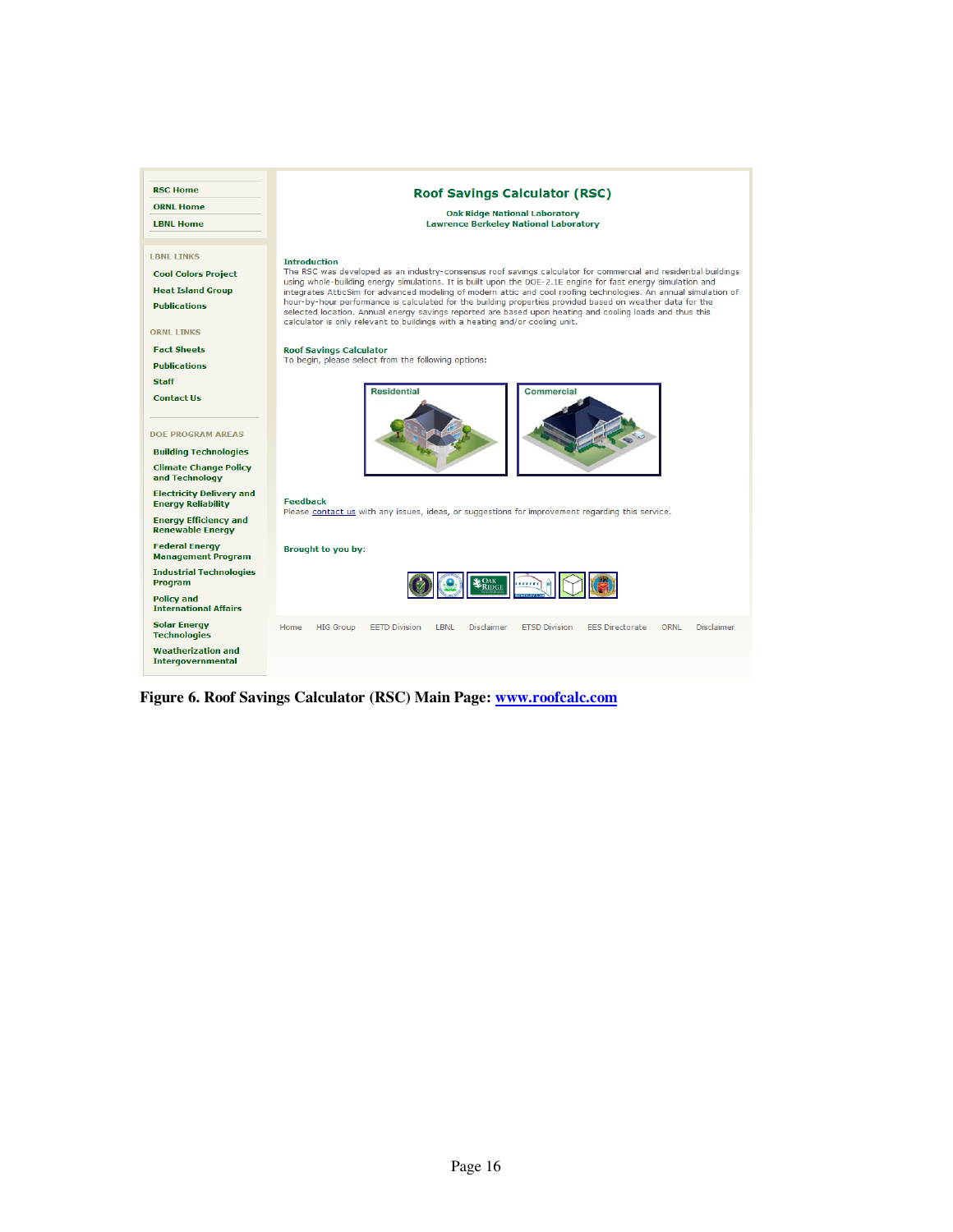

**Figure 7. Screenshots and System Diagram of the Roof Savings Calculator** 

# **6. CONCLUSIONS**

In conclusion, the RSC [17] provides an approachable portal for both industry experts and residential homeowners to leverage the best available whole-building energy simulation packages and determine energy and cost savings for modern roof technologies and related retrofits. The tool uses the *DOE-2.1E* whole-building energy simulation program and calls *AtticSim* from the SYSTEMS module where *AtticSim* computes the temperatures and heat flows of all surfaces in the attic and passes back to *DOE-2.1E* the attic air temperature, the duct gains and losses and the ceiling heat flow. Combined, the two codes, benchmarked against field data including CA demonstration homes at Ft. Irwin, was shown to yield credible results and is now available online.

# **ACKNOWLEDGEMENTS**

Funding for this project was provided by the California Energy Commission's Public Interest Energy Research program through the U. S. Department of Energy under contract DE-AC03-76SF00098. Oak Ridge National Laboratory is managed by UT-Battelle, LLC, for the U.S. Dept. of Energy under contract DE-AC05-00OR22725. The submitted manuscript has been authored by a contractor of the U.S. Government under contract DE-AC05-00OR22725. Accordingly, the U.S. Government retains a nonexclusive, royaltyfree license to publish or reproduce the published form of this contribution, or allow others to do so, for U.S. Government purposes.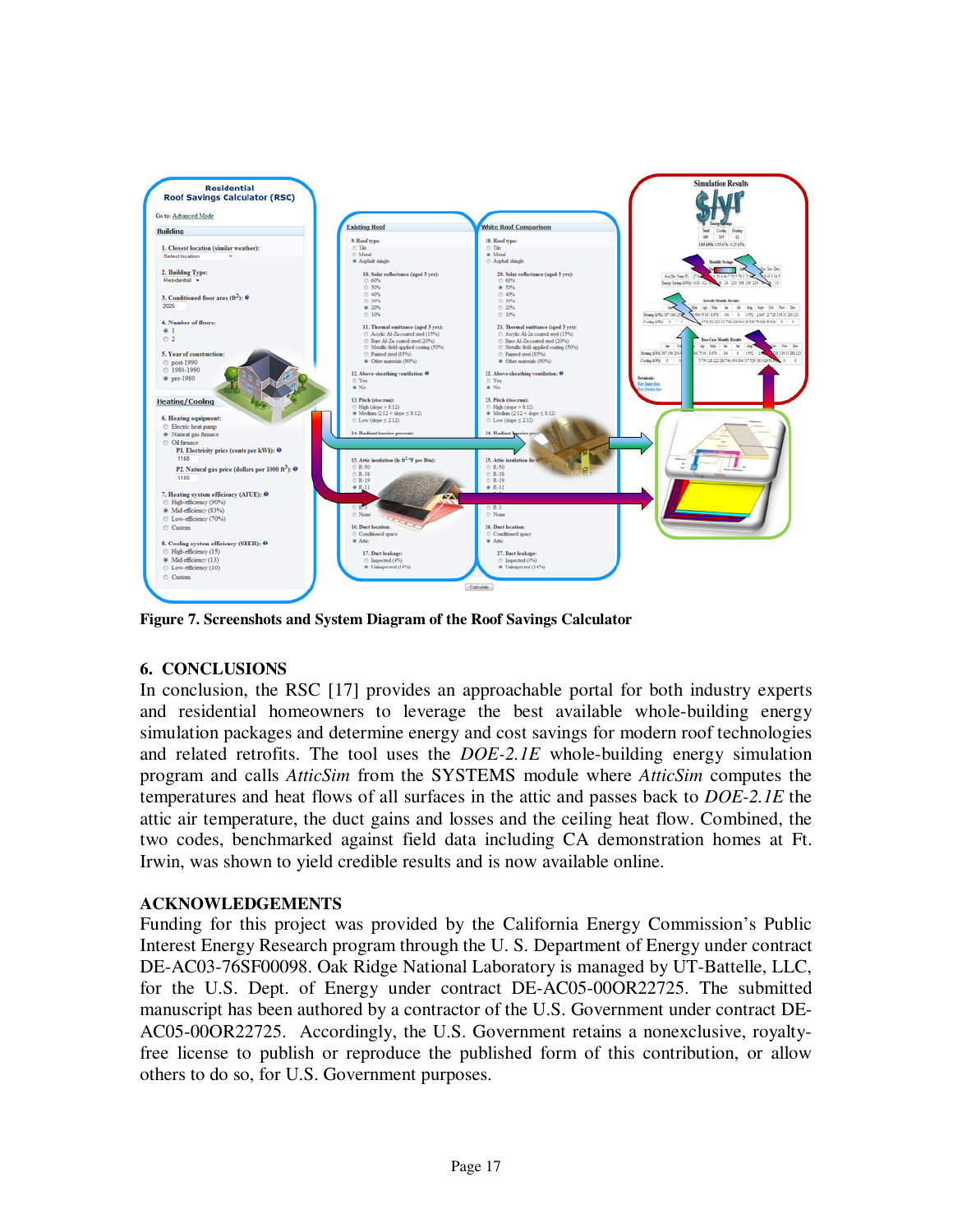## **DISCLAIMERS**

Mention of the trade names, instrument model and model number, and any commercial products in the manuscript does not represent the endorsement of the authors nor their employer, the Oak Ridge National Laboratory or the US Department of Energy.

|              | INVIVIEINULA I UINE                                          |  |  |
|--------------|--------------------------------------------------------------|--|--|
| <b>AJAX</b>  | Asynchronous JavaScript and XML                              |  |  |
| <b>API</b>   | application programming interface                            |  |  |
| <b>CSS</b>   | <b>Cascading Style Sheets</b>                                |  |  |
| <b>DHTML</b> | Dynamic HyperText Markup Language                            |  |  |
| <b>DOE</b>   | Department of Energy                                         |  |  |
| <b>DOM</b>   | Document Object Model                                        |  |  |
| <b>EPA</b>   | <b>Environmental Protection Agency</b>                       |  |  |
| <b>HVAC</b>  | Heating Ventilation and Air Conditioning                     |  |  |
| <b>JSON</b>  | JavaScript Object Notation                                   |  |  |
| PHP          | Personal Home Page                                           |  |  |
| <b>PVC</b>   | PolyVinylChloride thermoplastic membranes                    |  |  |
| <b>PIER</b>  | <b>Public Interest Energy Research</b>                       |  |  |
| <b>RSC</b>   | <b>Roof Savings Calculator</b>                               |  |  |
| <b>SR</b>    | solar reflectance                                            |  |  |
| TE           | thermal emittance                                            |  |  |
| $R_{US}$     | Thermal resistance (hr ft <sup>2</sup> $^{\circ}$ F) per Btu |  |  |
| $R_{SI}$     | Thermal resistance $(m^2 K)$ per Watt                        |  |  |

# **NOMENCLATURE**

# **REFERENCES**

- [1] Los Alamos Scientific Laboratory (1980). *DOE-2 Reference Manual, Parts 1 and 2, Version 2.1*. LA-7689-M Ver. 2.1, LBL-8706 Rev. 1, Lawrence Berkeley Laboratory, Berkeley CA and Los Alamos Scientific Laboratory, Los Alamos NM.
- [2] Lawrence Berkeley Laboratory (1982). *DOE-2 Engineers Manual, Version 2.1A.* Lawrence Berkeley Laboratory, Berkeley CA.
- [3] Winkelmann, F., Birdsall, B., Buhl, F., Ellington, K., Erdem, E., Hirsch, J., and Gates, S. (1993). *DOE-2 Supplement, Version 2.1E*. LBL-34947, Lawrence Berkeley National Laboratory, Berkeley CA.
- [4] Huang, Y.J., Mitchell, R., Arasteh, A., and Selkowitz, S. 1999. "Residential fenestration performance analysis using RESFEN 3.1". *Thermal Performance of the Exterior Envelopes of Building VII* conference, Clearwater Beach FL, also LBNL-42871.
- [5] Huang, Y.J., Akbari, H., Rainer, L., and Ritschard, R.L. 1990. "481 prototypical commercial buildings for twenty urban market areas (Technical documentation of building loads data base developed for the GRI Cogeneration Market Assessment Model)". *LBL Report 29798*.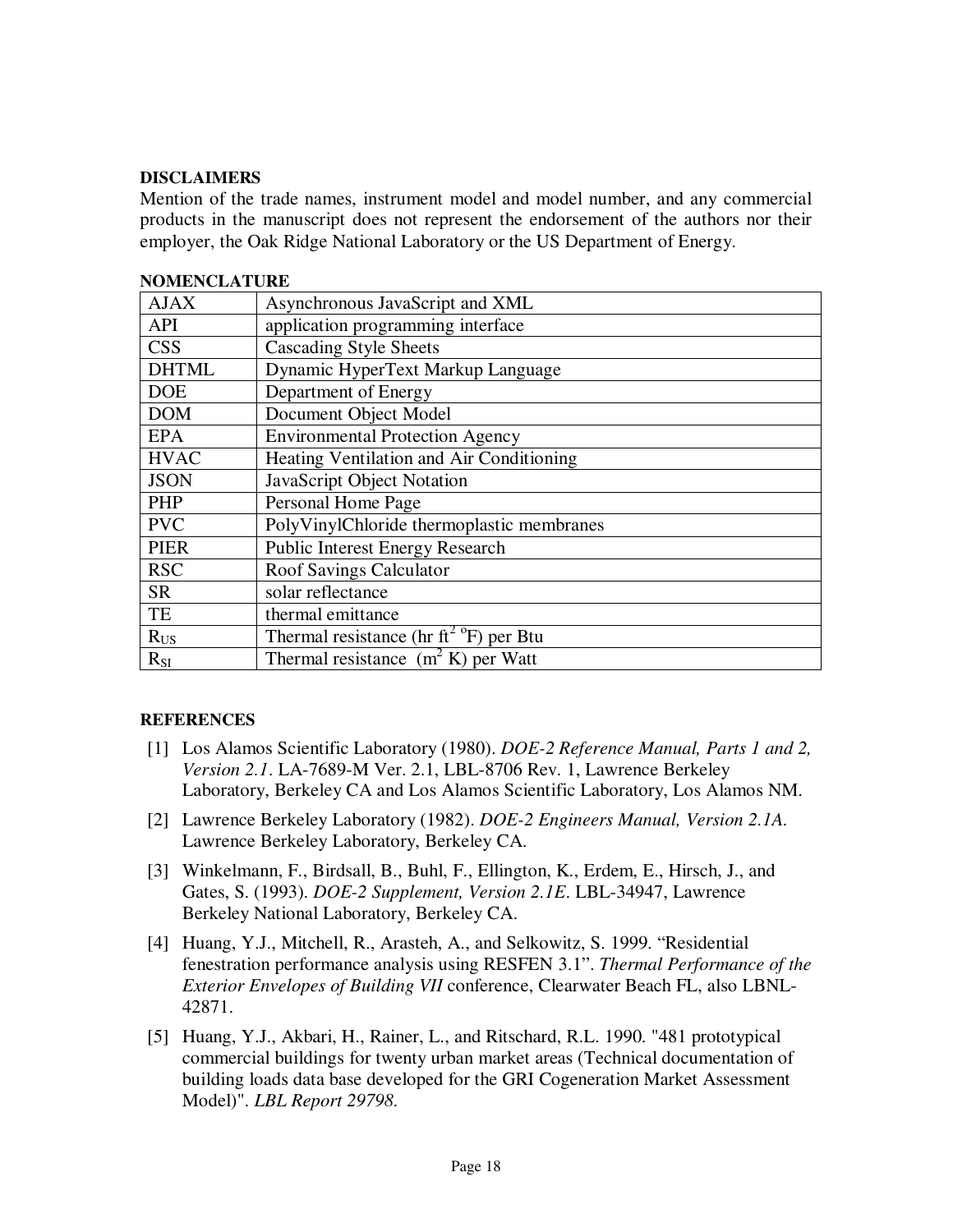- [6] Torcellini, P., Deru, M., Griffith, G., Benne, K., Halverson, M., Winiarski, D., and Crawley, D. 2008. "DOE Commercial Building Benchmark Models". *2008 ACEEE Summer Study on Energy Efficiency in Buildings*, Pacific Grove CA.
- [7] American Society for Testing and Materials (ASTM), 2004. "Standard Practice for Estimation of Heat Gain or Loss through Ceilings under Attics Containing Radiant Barriers by Use of a Computer Program". *Standard C 1340-04*. West Conshohocken, Penn.: American Society for Testing and Materials.
- [8] Petrie, T. W., T. K. Stovall, and A. O. Desjarlais. 2004. "Comparison of Cathedralized Attics to Conventional Attics: Where and When Do Cathedralized Attics Save Energy and Operating Costs?" *Thermal Performance of the Exterior Envelopes of Buildings IX*, Atlanta: American Society of Heating, Refrigerating and Air-Conditioning Engineers.
- [9] Parker, D., P. Fairey, and L. Gu. 1993. "Simulation of the Effects of Duct Leakage and Heat Transfer on Residential Space Cooling Energy Use". *Energy and Buildings*, 20(2): 97–113.
- [10] Petrie, T. W., K. E. Wilkes, P. W. Childs, and J. E. Christian. 1998. "Effect of Radiant Barriers and Attic Ventilation on Residential Attics and Attic Duct Systems: New Tools for Measuring and Modeling". *ASHRAE Trans*., vol. 104, 1175-1192.
- [11] Ober, D.G. and Wilkes, K.E. 1997. "An Energy Calculation Method for Attics, Including Radiant Barriers". *ASHRAE Research project RP717 for TC4.7*, Feb. 1997.
- [12] Miller, W. A. 2006. "The Effects of Infrared-Blocking Pigments and Deck Venting on Stone-Coated Metal Residential Roofs". *ORNL/TM-2006/9*. Oak Ridge, Tenn.: Oak Ridge National Laboratory.
- [13] Miller, W. A., M. Keyhani, T. Stovall and A. Youngquist. 2007. "Natural Convection Heat Transfer in Roofs with Above-Sheathing Ventilation". *Thermal Performance of the Exterior Envelopes of Buildings X*. Atlanta: American Society of Heating, Refrigerating and Air-Conditioning Engineers.
- [14] Stephenson, D. G. and Mitalas, G.P. (1981) "Calculation of Heat Conduction Transfer Functions for Multi-Layer Slabs". *ASHRAE Transactions* 77, Part II, 117.
- [15] Department of Energy, "DOE Cool Roof Calculator". Oak Ridge National Laboratory, http://www.ornl.gov/sci/roofs+walls/facts/CoolCalcEnergy.htm.
- [16] Environmental Protection Agency, "Roofing Comparison Calculator" (no longer available. http://www.roofcalc.com/RoofCalcBuildingInput.aspx.
- [17] Miller, W.A, J.R. New, J. Huang, E. Erdem, et al., "Roof Savings Calculator". www.ornl.gov/btc/rsc
- [18] U.S. Energy Information Administration, "Independent Statistics and Analysis".http://www.eia.doe.gov.